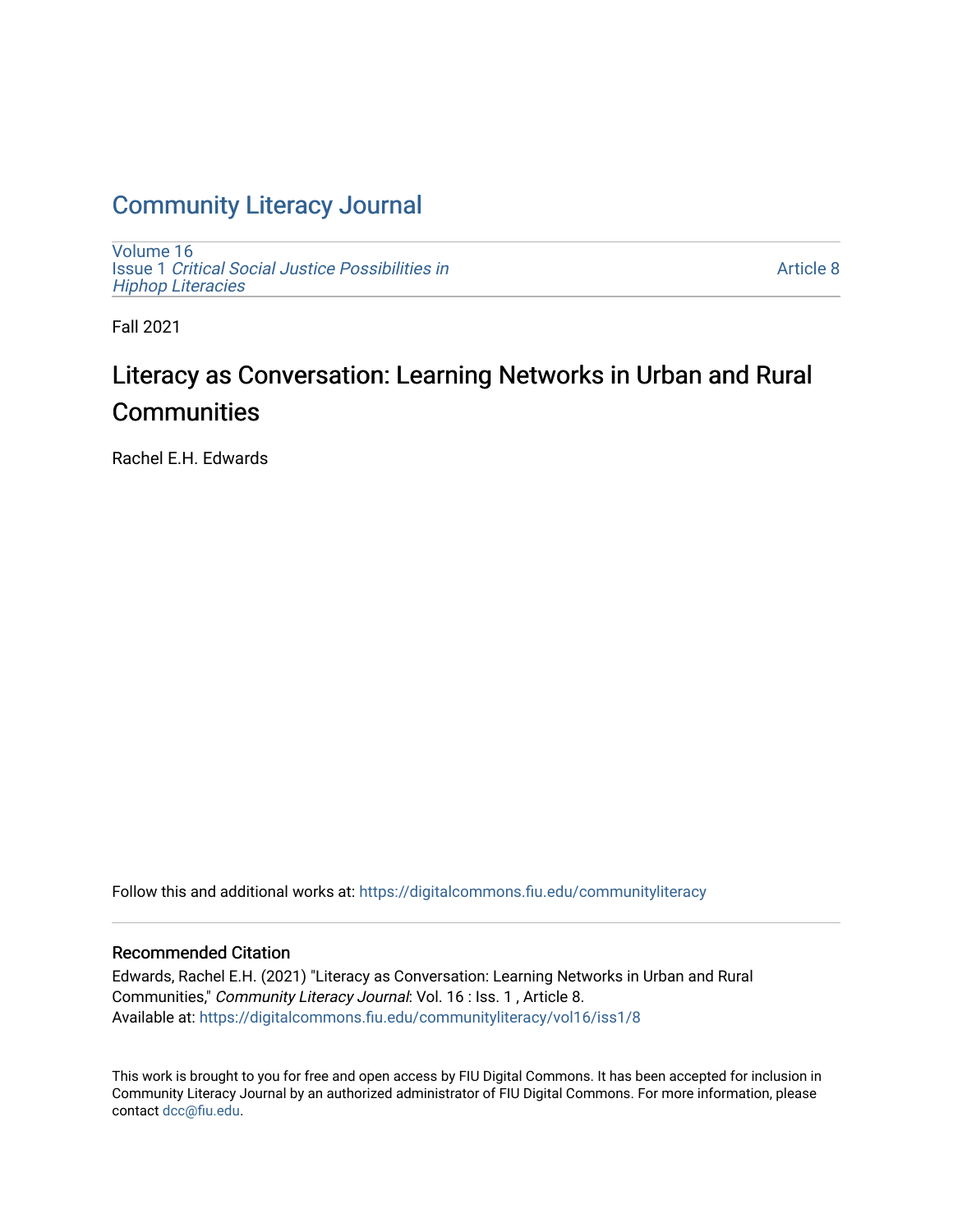# **Literacy as Conversation: Learning Networks in Urban and Rural Communities**

*Eli Goldblatt and David A. Jolli***!***e* **University of Pittsburgh Press, 2020, pp. 216**

#### *Reviewed by Rachel E.H. Edwards* **Temple University**

In Literacy as Conversation: Learning<br>Networks in Urban and Rural Commu-<br>nities Eli Goldblatt and David A. Jolliffe<br>introduce their literacy-based, definition n *Literacy as Conversation: Learning Networks in Urban and Rural Commu*nities Eli Goldblatt and David A. Jolliffe expanding, and conversational networking approach to giving marginalized urban and rural communities room to mold the literate practices that will improve their real conditions so there are greater possibilities for educational, economic, and political advancement. They purposely invite a wider audience to consider alternate forms of



literacy learning outside school settings to stimulate the expansion of a network of supporters. Goldblatt and Jolliffe identify these supporters as potentially consisting of the individuals, non-profit organizations, and philanthropic extensions of for-profit corporations they have encountered when building literacy-based initiatives in the neighborhoods and regions surrounding Temple University and University of Arkansas. They also show that without networking done to connect these entities, the various programs, and projects they discuss will continue to fall short of extending the growth of literacies in these communities that improve access to educational, health and human services. What makes this book captivating and convincing is the sheer length and breadth of the combined experiences Goldblatt and Jolliffe draw on and the conversational style they use to expound upon and speculate about the types of literacy that can be practiced to make specific community needs visible and addressable. The work Goldblatt and Jolliffe do to illuminate and express the ignored experiences and enrich the lives of those whose literate learning must grow out of debris-strewn city medians or overly saturated farm soil—relegated now to growing economic prospects for industry—is indeed important and inspiring. As intended, *Literacy as Conversation* infused me, as it will other readers, with a new or renewed commitment to incorporating out-of-school literacy learning into my work as a teacher, researcher, and community member because it concretely serves those underserved by the academy thus far.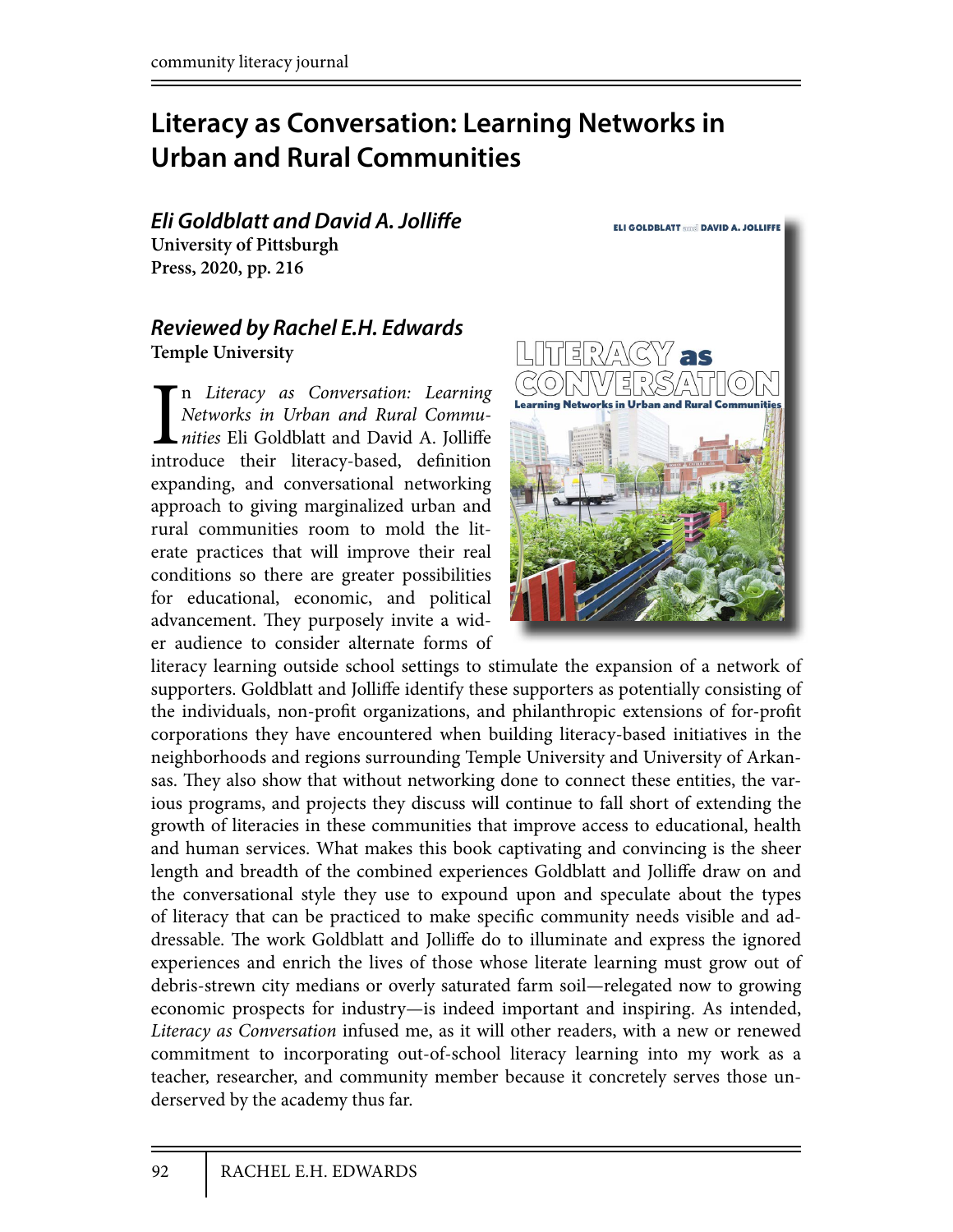In "Part I: Introducing Our Terms," Goldblatt and Jolliffe layout how their conversational approach rests on their conceptions of literacy and learning networks. They position themselves as working from a New Literacy Studies orientation and primarily rely on Deborah Brandt's conceptions of literacy and sponsorship for their inter-relationally oriented definitions. They define literacy as continued conversations between disenfranchised people who are seeking to take action to improve their situations (7). They define learning networks as interconnected public, non-profit and private sponsors whose resources enable local plans for literacy-based actions to come to fruition (8). Goldblatt then introduces the framework of analysis he calls the Literacy Education Audit of Resources (LEARN) as the way audience members can contemplate the resources offered by sponsors in relation to the needs in areas surrounding universities so they can be connected to enrich material conditions and opportunities. As Goldblatt and Joliffe begin to enact LEARN by assessing needs in their respective locales, they indicate they will be constantly pushing against school-based, public, and civic conceptions of literacy as basic acts of reading or writing externally motivated by pressures to meet educational grading or testing standards. Additionally, Goldblatt and Joliffe establish they will demonstrate how intrinsically motivated literate acts in communities lead to tangible products or changes through exploring the way meaning, conversations, and utterances unfold *in situ*. Goldblatt and Joliffe understand "live and unfolding meanings" as evolving understandings of real situational climates and exigencies that stem from speaking and working with the people who are experiencing them  $(15-17)$ . They describe locations where shared language and literacies are formed, acquired, and learned to be practiced through joining others to take purposeful, collaborative actions within a local context that serve aesthetic or pragmatic needs as spaces for "multiple conversations" (15–18). For the authors, literate acts are anchored to both "oral and interior utterances" because they can be tied to externalized versions of thought influenced by understandings produced within and realized through texts that create social connections and galvanize reformation (15–21). Ultimately, Goldblatt and Jolliffe convey that they believe their LEARN framework will only bring funders together to support communal literate acts if understanding is built about how they serve a given community's needs for social, political, and economic mobility.

It should be noted that Goldblatt and Jolliffe end the first part of the book by simulating an actual conversation between them that directly attends to the charged issue of their positionality as white, highly educated males writing about literacies in culturally and racially different communities. They articulate that their aim in the book and throughout their careers has been to use their power and privilege to assist communities in using literate acts to fulfill their own agendas. Nothing supports their claim more than their book's privileging of oral conversation as a valid and valuable tool for literacy—especially for groups whose oral cultural practices have continually been discounted within and outside the academy as legitimate forms of literacy.

In the next two parts, Goldblatt and Jolliffe narrate their own experiences and share observations about how exactly these new literacy characteristics were used to actively respond to the specific educational, economic, political, and social constella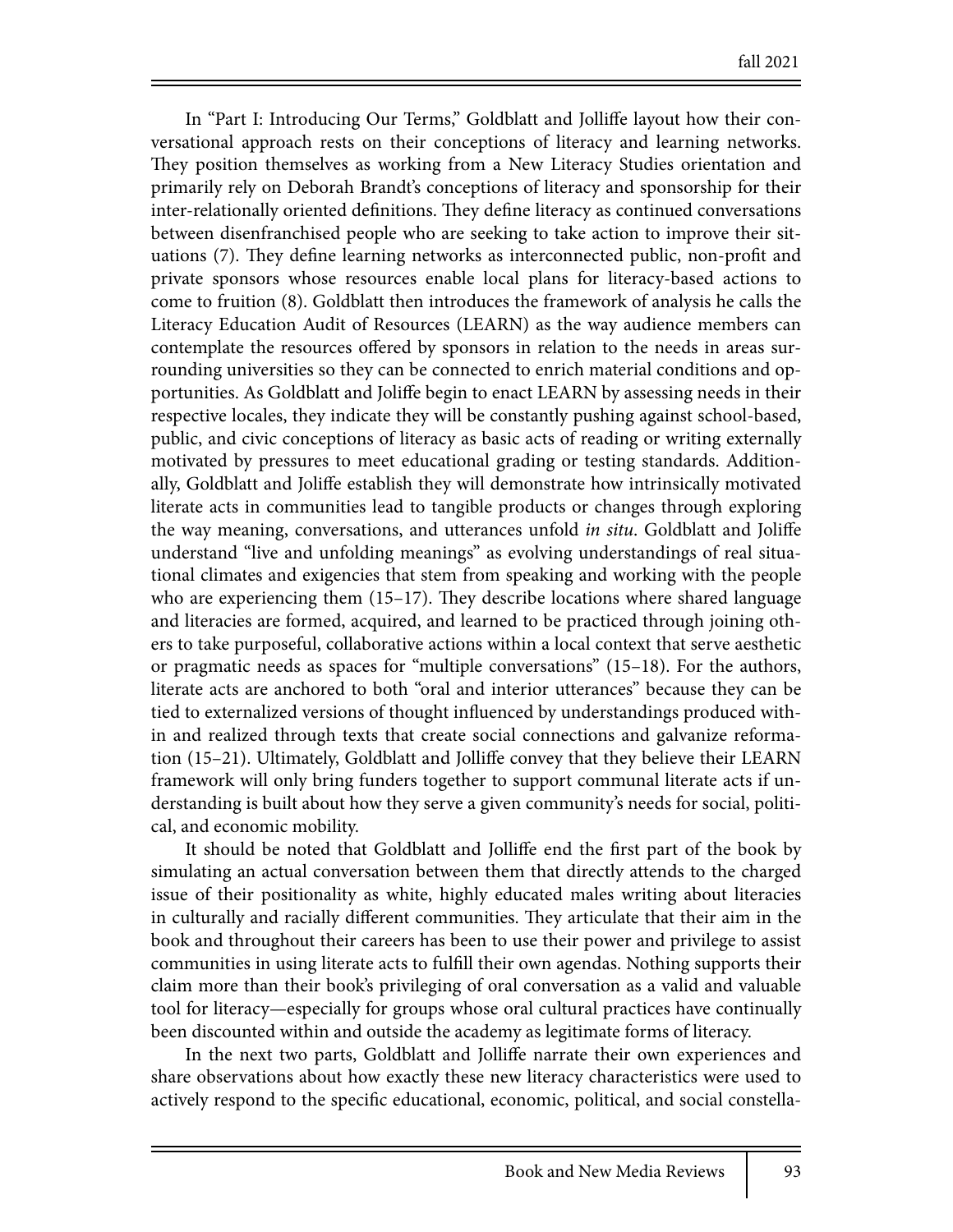tion of needs of communities within Philadelphia and Arkansas. Moreover, they give us a glimpse into the sources of tensions and connections between participants and learning networks of literacy sponsorship and how they impact outcomes. These portraits and conversations are intended to engage readers in thinking and talking about how these insights can be applied to build learning networks that fund and advance necessary literacy efforts of communities surrounding campuses.

Goldblatt's chapters in "Part II: Learning Networks in Philadelphia" masterfully blend narrative-based and theoretical reflection to provide illustrative lessons about how the nuanced dialogues that do or do not occur between learning networks and the members of the community steered the directions or conclusions of out-of-school, community arts, and urban farm-based literacy programs and projects. Since Goldblatt's experiences with possessing or seeking funding vary, he attends to the choices leaders make to accrue necessary funding that can cause intentions to serve the actual needs and concerns of neighborhoods through community organizing to fall to the wayside. In other words, the costs of not attending to "live and unfolding meanings" revealed through "multiple conversations" within organizations whose literacy objectives fall into traditional and untraditional categories are cogently portrayed. Goldblatt's story about an endeavor focused on providing avenues for emotional release and beautification through cultivating artistic literacies in North Philadelphia sponsored by the Village of Arts and Humanities are memorable and enlightening in this way. What Goldblatt communicates is how the Village became misguided in their mission to artistically represent and address African American urban trauma when they hired an African artist and a counselor who pushed their own visions of what trauma looked like and healing meant. He hints that if the Village asked for community members' input about the project's design, message and creation, their collective creative literacies could have been used to form exquisite expressions of the neighborhood's sources of pain and reduced poverty-related trauma by providing steady employment. Goldblatt also notably recommends in the city where competition for funding is fierce due to the vast array of organizations serving individual neighborhoods, forming learning networks is critical so funding and experienced volunteers can be shared or developed to increase the possibilities for literacies to thrive throughout the city.

Jolliffe's chapters in "Part III: Learning Networks in Arkansas" stress how learning networks provided the human capital for his projects that concentrate on using performative literacy practices with local residents, prisoners, and students to improve the health and outlook for educational access, activism, and the economy of inhabitants throughout the state. Since Jolliffe's projects were funded at least in part by his endowed Brown Chair of Literacy position, he emphasizes how conversations between individuals within university and resident organizational sponsors can uncover the talents, mutual commitments, and connections that make select goals attainable. Moreover, he highlights how individuals can coalesce to change how populaces are seen and see themselves as literate creators whose output garners movements that resist institutional political agendas. What I find compelling is Jolliffe's notion that dramatic texts—including poems—embody a person's "oral" and usually hidden "interior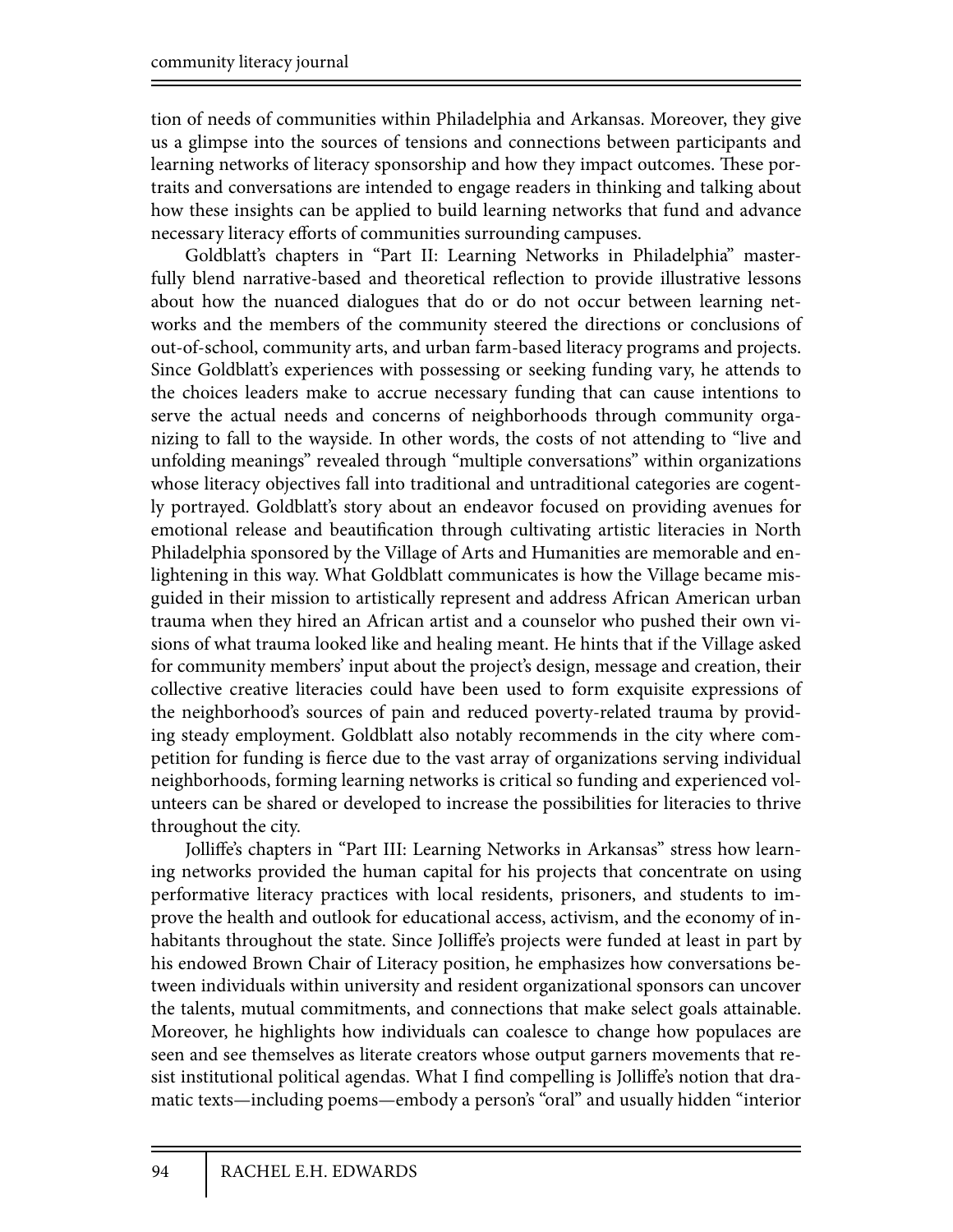utterances" so that reading, writing responses to, and performing them invites empathetic identification with and fosters novel understandings of the author's contextual experiences. For the networks of students, prisoners, writers, actors, and educators in Jolliffe's accounts who elicit, create, and perform dramatic texts and audiences who witness these performances, both these identifications and understandings cement communal bonds as well as stimulate literate growth and political activism. Jolliffe's sharing of the mostly African American death row inmates' representative responses to Prison Story Project prompts that inspired the creation of the play *On the Row* best shows how "oral and interior utterances" are literate acts that can spark reformation of public identities and political decisions through performance. Initially, as one of the prisoners, Brandon, observes in the play's epilogue, these responses challenged prisoners' assumptions about the monstrousness of their fellow inmates and showed them, "our humanity; our worth. That we have something to offer too. We too matter, no matter what horrible things we did (or didn't do) in the past to land us on death row" (178–179). After Governor Asa Hutchinson announced that eight death row inmates would be executed in eleven days, four of whom contributed to the project, these poignant responses fueled public efforts to stop the executions and do away with the death penalty as the play was performed in venues across and outside the state. Jolliffe and his Prison Story Project team decided to continue to perform *On the Row* in defiance of Arkansas Department of Corrections efforts to suppress these prisoner's voices by withdrawing their permission for its public performance*.* In the end, two of these four inmate participants received stays of execution.

In their conclusion, Goldblatt and Jolliffe return to their LEARN framework and model how it can be used to generate literacy initiatives through learning networks of support. They more fully assess needs within Philadelphia and Arkansas by examining and comparing population, diversity, economic, educational climate, and financial resources and determine these factors converge to limit access to college or vocational training in the city and the country. Due to this assessment, they conclude that there is an overall need for degrees and training so individuals in both places have the knowledge, credentials, and skills necessary to accrue economic rewards in the United States and, therefore, the status to effectively band together to gain political traction on issues that impact how they live. In light of these needs, Goldblatt and Jolliffe providing practical advice and insight about how to connect these communities with learning networks that amass both money and human resources to address these needs. What becomes clear is that Goldblatt and Jolliffe's efforts to redefine literacy as conversations that lead to actions through learning network financing can bolster community and economic growth for black, brown, ethnic, and poor people. They provide hope that these possibilities for better living conditions will still be made available despite school district, policy maker, and academic institutional neglect.

As a researcher and educator, I find this ending markedly fitting as Asao Inoue and others have brought to the fore questions about how we leverage our power in the academy as composition and rhetoric professionals to make the culture and language of people of color a central part of the conversation so we can begin to understand and change our white habits of practicing and judging writing in the academy. Gold